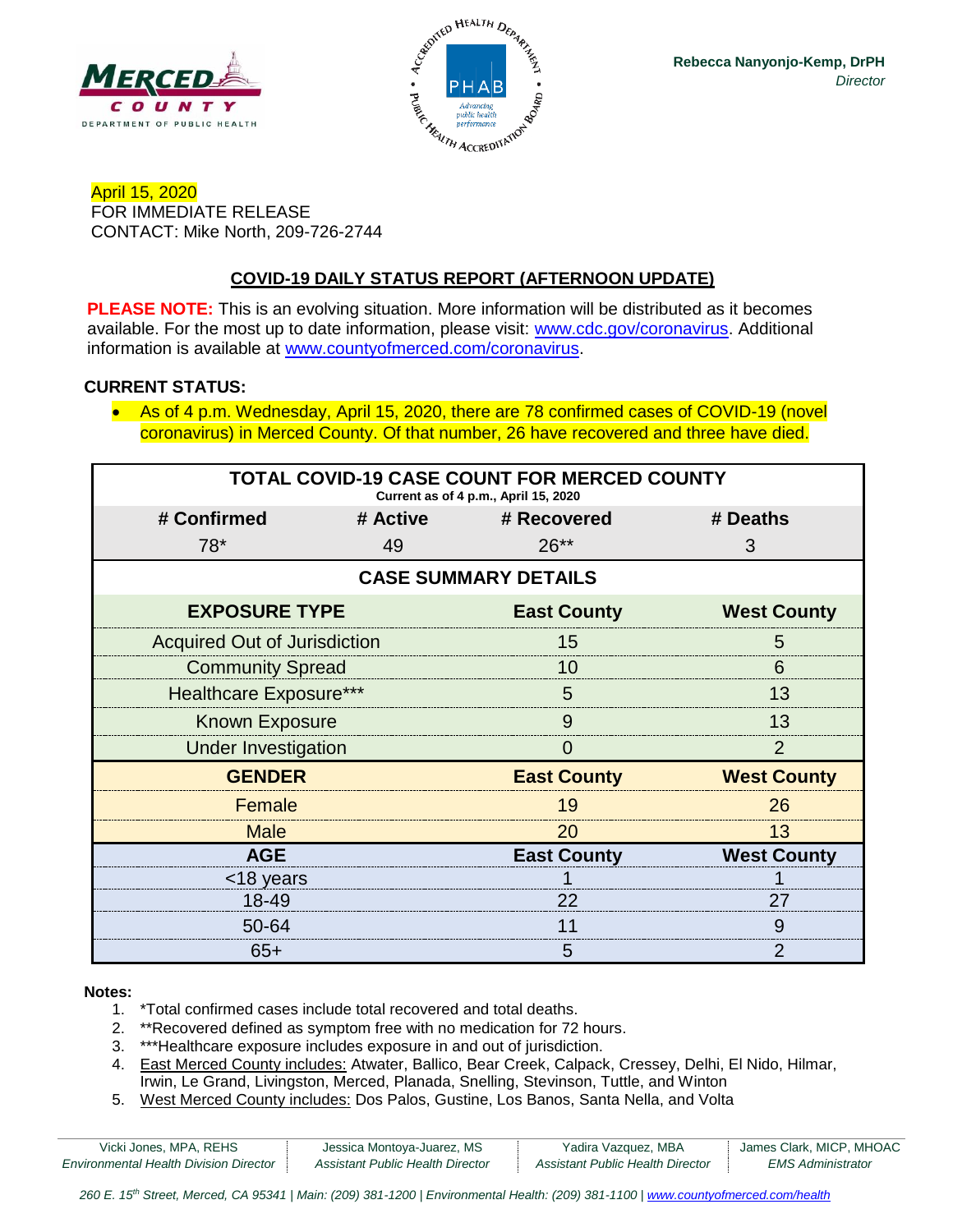• **Community-Specific Reporting:** Due to privacy laws, Merced County had not released a community-specific breakdown of positive cases until Monday, April 13. Due to a relatively low number of positive cases and the size of some of our cities and unincorporated communities, previously releasing those numbers could have been an identifying factor and a breach of patient confidentiality. Furthermore, releasing that type of data could have also created a false sense of security in communities without confirmed cases, leading to greater spread of COVID-19. However, similar to other neighboring counties, Merced County has now reached a high enough case total that patient confidentiality is no longer considered a major risk for communities that have five or more cases. For that reason, we are now releasing community-specific numbers for those that have five or more cases:



*Note: \*Only communities with five or more cases are reported in this graph.*

- Based on information provided by individuals who test positive, Public Health staff will continue to assess risks of exposure and contact any affected individuals.
- Due to privacy laws, the Public Health Department cannot release identifying information related to positive cases.
- In California, there are 26,177 confirmed cases and 813 deaths.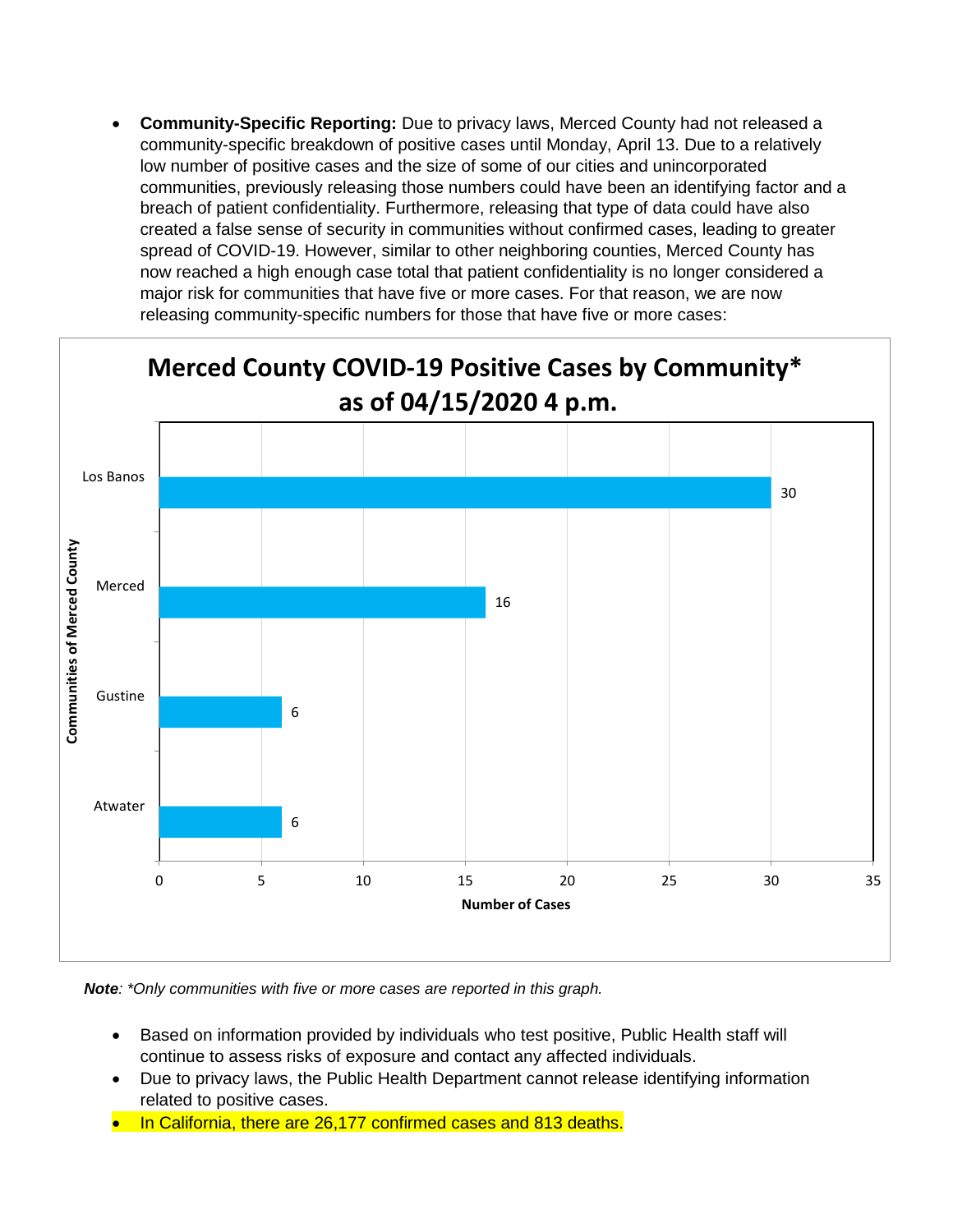#### **RECENT ACTIVITIES:**

- Merced County Public Health continues to coordinate with federal, state and local partners to further prepare us for future impacts. This includes working with the California Department of Public Health and the Centers for Disease Control and Prevention to monitor COVID-19.
- In coordination with the Merced County Office of Emergency Services, daily situational status calls continued this week with local government agencies, schools, and healthcare professionals in our community.
- Public Health provided a COVID-19 update to the Board of Supervisors during its regular meeting on Tuesday, April 14. That update can be viewed here: <https://mercedcountyca.new.swagit.com/videos/51813>
- The Merced County COVID-19 information webpage, [www.countyofmerced.com/coronavirus,](http://www.countyofmerced.com/coronavirus) continues to be updated on a daily basis.
- Merced County will host a "Small Business Resources" webinar from 3 to 4 p.m. Thursday, April 16. The webinar will cover resources currently available to small business owners and non-profit organizations amidst the COVID-19 pandemic.
	- o Register here: [register.gotowebinar.com/register/7378550261368349453](https://register.gotowebinar.com/register/7378550261368349453)
- In response to the most recent Health Order from the Merced County Public Health Officer, the Merced County Library will end its "Curb Side Pick-Up" program Wednesday, April 15 in order to further encourage people to stay at home and limit public contact. The Library is encouraging the public to utilize the many online library services available at [www.countyofmerced.com/library.](http://www.countyofmerced.com/library) The Merced County Library has extended all due dates for materials currently checked out and has suspended late fees until the end of the COVID-19 pandemic.
- The Merced County Office of Emergency Services and Merced County Department of Public Health proclaimed a local and public health emergency March 13 in order to help address the outbreak. The Board of Supervisors ratified those actions during a March 16 special meeting.
- On March 19, Governor Gavin Newsom announced Executive Order N-33-20, asking California residents to stay at home. On March 20, Merced County's Health Officer also issued an Order directing County residents to remain in their places of residence except to perform or receive essential services.
- The Merced County Public Health Department Operations Center was opened Jan. 27, 2020 (80 days) in order to prepare for COVID-19 in and around our community. The Merced County Emergency Operations Center is activated at a Level 1.

### **COVID-19 TESTING UPDATE:**

- Within the public health system, every person who has met CDC criteria for severe disease within Merced County has been tested. Testing has been limited across the state of California, as noted multiple times by state officials as a barrier to response.
- Public Health is actively identifying other methods to enhance testing capability for providers throughout the community and increase testing county-wide. We will continue to be notified should positive tests come through either system (public health or commercial).
- In late March, Merced County opened two "mobile specimen collection sites" for COVID-19 in order to streamline testing capabilities. Initially, there will be two collection days per week, one on the westside of the County, and one on the eastside of the County. Each site will remain open for four hours per day. Additional hours per day and days per week may become more frequent if supply and personnel availability increase.
	- o **PLEASE NOTE**: Use of these mobile specimen collection sites are by appointment only, and you must have a prescription from a physician and prior approval from the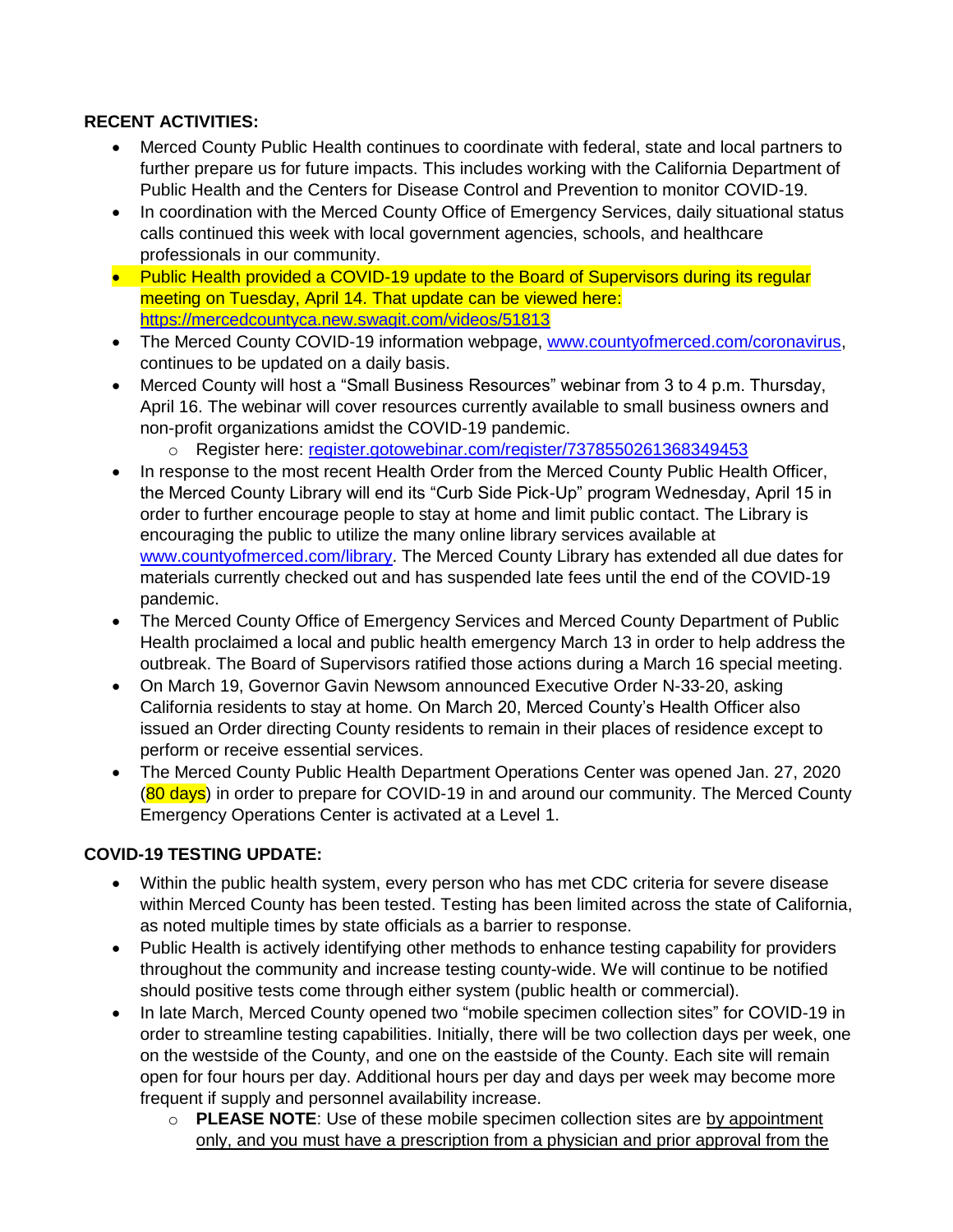Merced County Department of Public Health. If you do not have a provider and have symptoms call 209-381-1180 for a phone consultation. Anyone without prior approval will not be tested. Locations will be provided to clients once appointments are made. Call 209-381-1180 for more information.

# **COVID-19 SYMPTOMS AND PRECAUTIONS:**

- Coronavirus symptoms include: mild to severe respiratory illness, fever, cough and difficulty breathing. If symptoms develop, individuals should stay at home to limit exposure to others.
- Anyone who has had contact with a person with possible COVID-19 infection and has the above symptoms should call his/her local health department/health care provider immediately.
- Do not go to your provider's office without calling ahead. Do not call 911 for suspected COVID-19 unless you are having a medical emergency.
- During the flu season, there are steps you can take to protect your health and the health of those around you:
	- o Wash your hands regularly with soap and water for 20 seconds.
	- o Avoid touching your eyes, nose, or mouth with unwashed hands.
	- o Avoid close contact with people who are sick.
	- o Stay away from work, school or other people if you become sick with respiratory symptoms such as fever and cough.
	- $\circ$  Cover sneezes or coughs with a tissue, then throw the tissue in the trash.

# **ADDITIONAL RESOURCES:**

- **Sign up for COVID-19 alerts[:www.countyofmerced.com/coronavirus](http://www.countyofmerced.com/coronavirus)**
- Merced County Public Health COVID-19 **Information Webpage**: o [www.countyofmerced.com/coronavirus](http://www.countyofmerced.com/coronavirus)
- Merced County Public Health **Information Line**:
	- o 209-381-1180 (English, Spanish, and Hmong. Live reps. available 8 a.m. to 5 p.m.)
- **Email** COVID-19-specific questions to Merced County Public Health:
	- o COVID19@countyofmerced.com.
- Updated **CDC Information**:
	- o <https://www.cdc.gov/coronavirus/2019-ncov/whats-new-all.html>
- CDC **Resources for Households**:
	- o <https://www.cdc.gov/coronavirus/2019-ncov/community/home/index.html>
- How to **talk to your kids** about the coronavirus:
	- o <https://www.pbs.org/parents/thrive/how-to-talk-to-your-kids-about-coronavirus>
- Guidance for **Businesses and Employers**:
	- o <https://bit.ly/2IH2G2u>
	- o [www.covid19.ca.gov](http://www.covid19.ca.gov/)
- Report **Price Gouging**:
	- o <http://www.countyofmerced.com/3381/Price-Gouging>
- Report **Consumer Fraud**:
	- o [www.countyofmerced.com/2322/Consumer-Fraud](http://www.countyofmerced.com/2322/Consumer-Fraud)
- Report **non-essential business activity** and large group gatherings that violate the Stay-at-Home Order:
	- $\circ$  Hotline: 209-381-1100 (8 a.m. to 5 p.m. Monday-Friday)
	- o Email: [COVIDcomplaint@countyofmerced.com](mailto:COVIDcomplaint@countyofmerced.com)
- **Free Virtual Care** options through Dignity Health for those with COVID-19 symptoms:
	- o Patients can receive a free Virtual Care Anywhere visit if they are experiencing COVID-19 symptoms. Symptoms can include fever, cough, or shortness of breath.